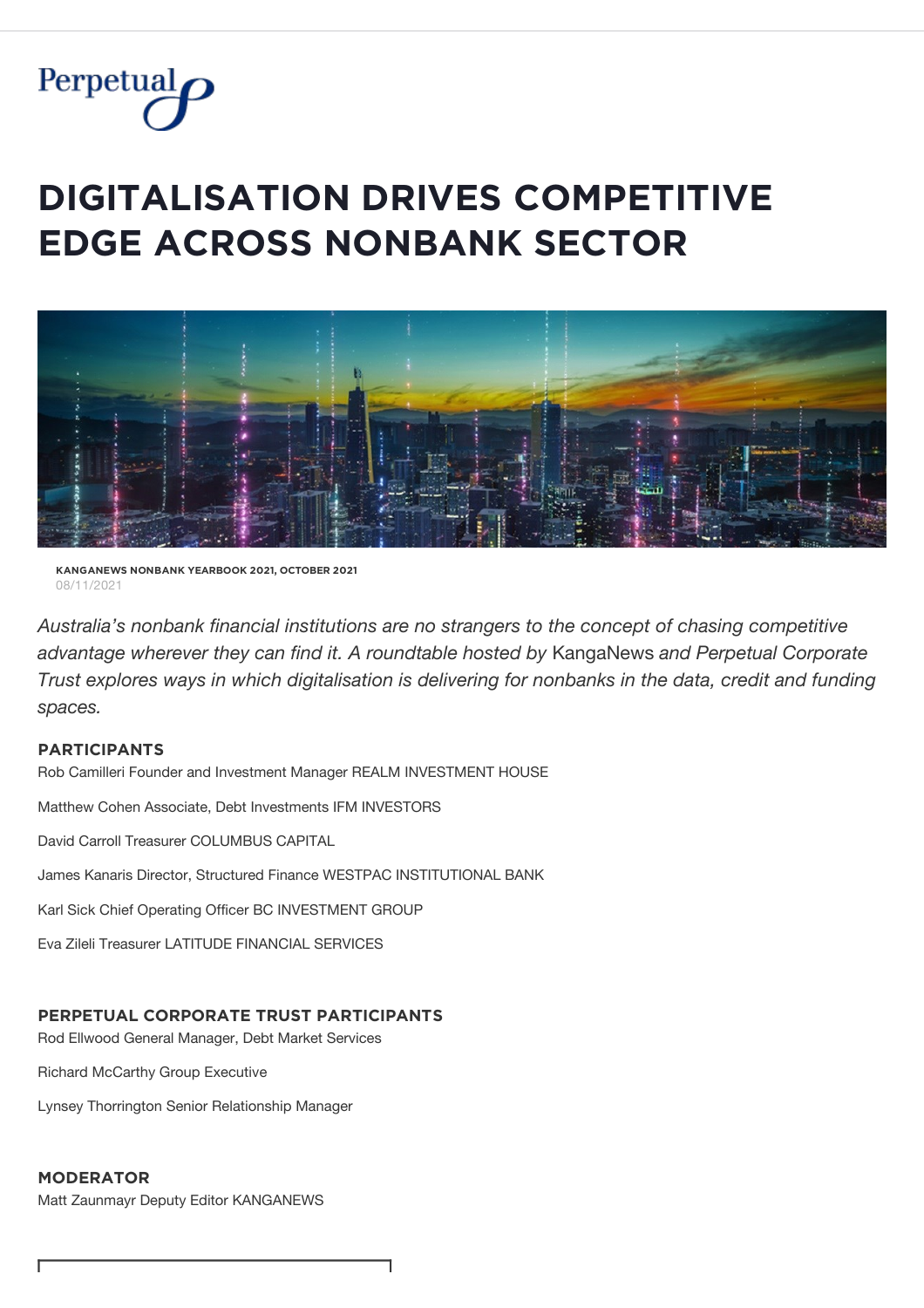## $S$ **TREAMLINING SECURITISATION**

#### **ZAUNMAYR: To what extent are digital processes already employed in issuers' securitisation operations?**

**ZILELI:** We started the treasury transformation process last year and migrated from Excel spreadsheets to third-party software applications. It was quite an extensive process: we have moved two asset classes and are in the testing phase for moving our final asset class. We have been using the system for one year for the first asset class migrated and it has offered us a more streamlined process, greater control framework, scalability and improved analytics.

The expectation with the migration process was that everything would be digital, streamlined and improved. But now, with more hands-on experience, it is obviously just the beginning of the journey. More transformation and digitisation needs to take place to ensure the whole process is automated.

But it is certainly a good start. Moving to this system means many items – such as pool cuts, analysis and strat tables – are now quite straightforward, streamlined and capable of running different simulations of what a pool might look like.

Some of the biggest issues we have encountered so far are the specialist skill set and knowledge required to run the system – like owning a Lamborghini but only being able to go 40 kilometres an hour on the road.

The system can do much more and it is important to have multiple super users. The specialist skill set required needs to be front of mind as it will take new users some time to understand these systems, whereas everyone can drive an Excel spreadsheet.

We are at the start of the journey and have already made significant progress. To achieve end-to-end automation we need to address the remaining phases with small steps at a time. We have made the biggest step but there is still more we need to sort out to have a fully digitised process.

Some aspects remain out of our control, specifically industry progression to full digitisation. For example, using distributed ledger technology (DLT) to facilitate settlement would be nirvana but this is not something we can do alone. We can work toward it as an industry but it is further down the track for securitisation.

**CARROLL:** Columbus Capital started on the journey of treasury automation about two years ago when we employed someone in treasury with IT and database skills. A lot of background, liability and other reports are automated, and we use a pool-selection tool to cut pools. Much of our warehouse selection is now semi-automated and all our warehouse reporting is automated.

We are part-way through the journey. The reduction of manual oversight means several processes, such as strat tables, are a lot easier. All monthly reporting on warehouses, term deals or pool cuts to rating agencies and investors are easily produced from our database.

It is not just treasury where technology is enhancing processes – we are looking at all back-office processes. Our recently introduced front-end system requires less manual processing, which results in increased data integrity and improved speed in customer decision-making.

We need to get data right, whether it is for investor reporting, rating agencies or for internal decision-making. The prime mortgage market is highly competitive so we need good data, fast decision-making and rapid customer responses to be competitive within the nonbank sector and against the major banks, some of which are further down the technology road.

From where we are now, we have the potential to bring in automatic credit decisioning down the track. This will mean faster processing times for credit decisioning, fewer manual processes and better overall outcomes for borrowers and our underwriting.

At present, we essentially have only one product – the residential-mortgage loan – which makes it easier for us to change processes. These things take time, even so. We are not sure where we will end up on this journey, but technology is at the forefront of our planning to get better and more accurate data, and better decision-making.

**SICK:** BC Investment Group is in the fortunate position of being young – we are 4-5 years old. We were an outsourcer before we brought servicing and technology infrastructure in-house with two highly capable individuals. We made accessing timely and accurate information a focus early on – bringing technology in-house, building infrastructure capability and enabling the data warehouse to be the backbone of the business.

Technology is a key aspect of completing the end-to-end process efficiently, from capturing clients to performing credit assessment, and approving and settling the loan. We will never get rid of 'warm bodies', but the desired outcome will enable users to add value to the business rather than plugging data into spreadsheets every day for the rest of their natural life.

Automatic credit decisioning could also come into play as our balance sheet grows. We are looking at it but we are not quite there as it takes quite a long time to build out – at least a couple of years.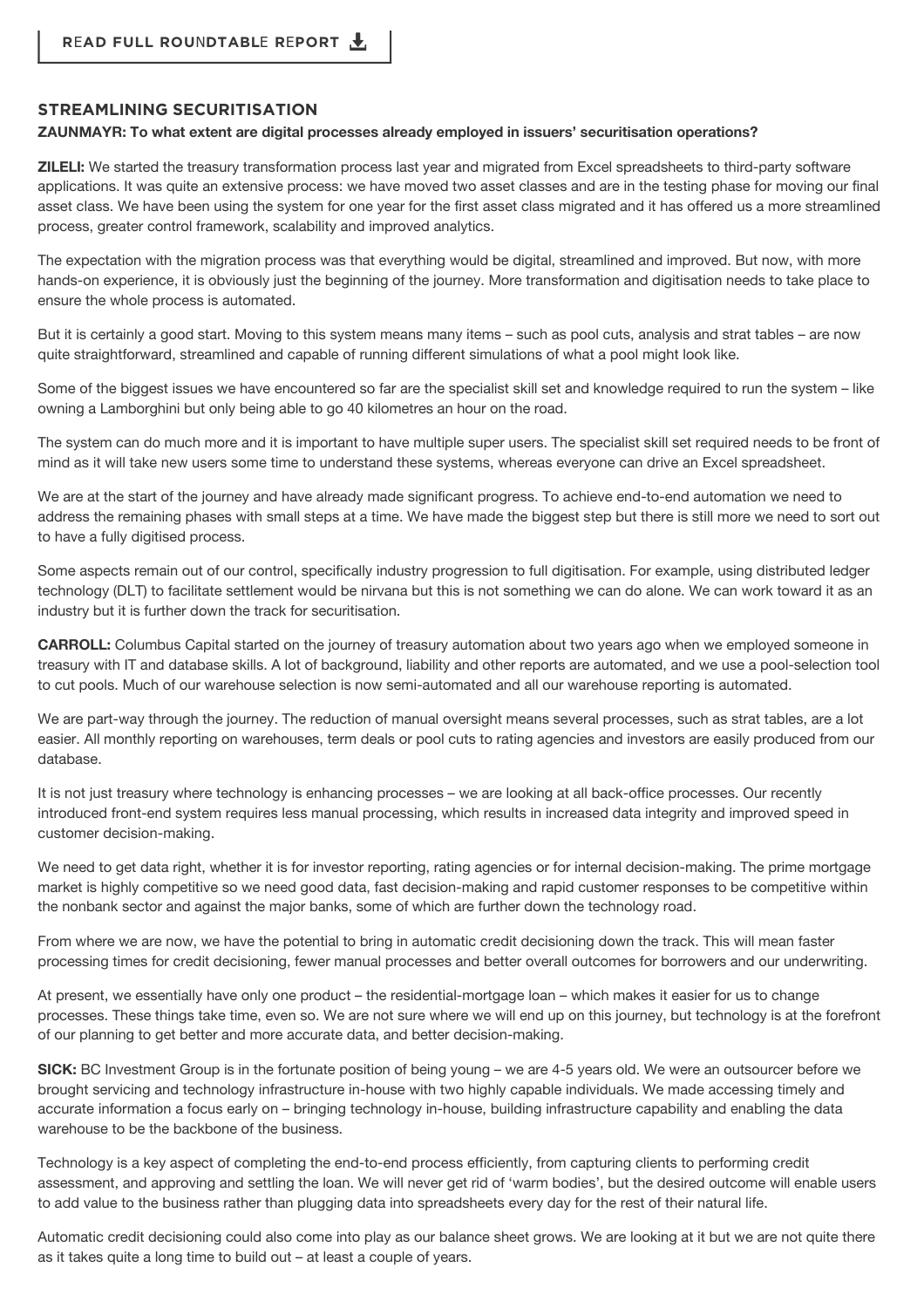We have multiple warehouses and are heading toward a position where we are active in two countries and likely to build out into others. Having a complete view of the total balance sheet helps us make funding decisions, and understand liquidity and where risk lies – rather than having to trawl through dozens of spreadsheets.

Investors also like the idea of having a view of a facility and the underlying collateral through some type of technology platform, rather than waiting for a PDF report to drop into their mailbox or Bloomberg at the end of the month.

**MCCARTHY:** Our goal is to enable the securitisation market digitally and create cloud solutions to bring it together from an end-toend point of view, ensuring it is effective, efficient and scalable. At the same time, we are also focused on reducing risk, especially cyber-security risk.

We have an opportunity to delve into digital and cloud solutions to manage risk, as well as to maintain compliance with regulatory warehouse requirements in addition to deal and private deal requirements.

**ELLWOOD:** Perpetual Digital focuses on innovation and digital solutions across the securitisation value chain, including warehouse optimisation, pool selection, the deal room, and investor and RBA reporting.

Internally, we are looking at a complete replacement and modernisation of our legacy payments and registry system that we use to process more than A\$388 billion (US\$287.7 billion) per annum of payments and distributions to noteholders, and which serves as the central registry for our residential mortgage-backed securities (RMBS) and asset-backed securities (ABS) portfolios.

We have a dedicated internal technology team working on the replacement and modernisation of our systems, and developing exciting digital solutions for our clients. The main objectives are to modernise our operating platforms and to provide an enhanced user experience. At the same time, the updated systems will provide scalability and efficiency, increase security and reduce the number of data touch points.

The other piece of work we are conducting is in the trust-management area. With the broadest range of asset classes, and one of the biggest books, we decided to develop our own cloud-based digital trust-management platform. It will provide scalability with enhanced transparency and real-time reporting.

The industry is rapidly moving from physical to electronic loan packets. We have launched a cloud-based, digital-custody platform to manage, store and process physical and electronic records. We are also now looking into how we can incorporate AI to streamline some manual tasks.

There is an increased spate of regulatory compliance for our lender-of-record clients so we are looking at ways to simplify and reduce the compliance burden. We are using our fiduciary intelligence digital platform, which is a user portal where lender-ofrecord clients can complete their regulatory and compliance reporting.

# **ZAUNMAYR: What progress has Westpac Institutional Bank made in its digital transformation journey? What are the bank's primary goals?**

**KANARIS:** Securitisation has always been about data. Historically, the challenge has been how to collect data efficiently in a way that can be used to provide insights for our customers, and identify risks and opportunities for our business. Clearly, digitisation is a key part of the process.

Westpac has created a proprietary data warehouse called Odin, in partnership with Perpetual, which makes the whole process more seamless for us. We are also interested in Perpetual's business-intelligence service, which will enable us to digitise portfolio data analytics and meet regulatory reporting requirements.

One of the common themes I come across when talking about digitisation is the ability to gain insight at the tip of a finger – this is what we are looking for. A great example right now is hardships. The ability to track data in real time, drill down into hotspots in very short order and provide risk insights is very important to our customers and our business.

Once we have rolled out and implemented Odin, we are optimistic it will deliver deeper insights and greater efficiency to our business. This will allow us to focus on what we do best: adding value to our customers.

# **ZAUNMAYR: To what extent can an investment manager, like Realm Investment House, make its own progress in digitisation versus depending on issuers and arrangers to take steps on their side to simplify and enhance the investment process?**

**CAMILLERI:** Conformity and similarity of data is important – for instance having all issuers provide a standardised report pack. This has been achieved to some extent by the Reserve Bank of Australia (RBA) reporting template and has made aggregating data a whole lot easier.

We use a channel through Perpetual for cleaning data, which is then provided in a raw format. Perpetual also creates a lot of bespoke material for us, so we don't have to build it in-house. Our key objective is to get data delivered to our platform in a specific form, so Perpetual acts as a go-between.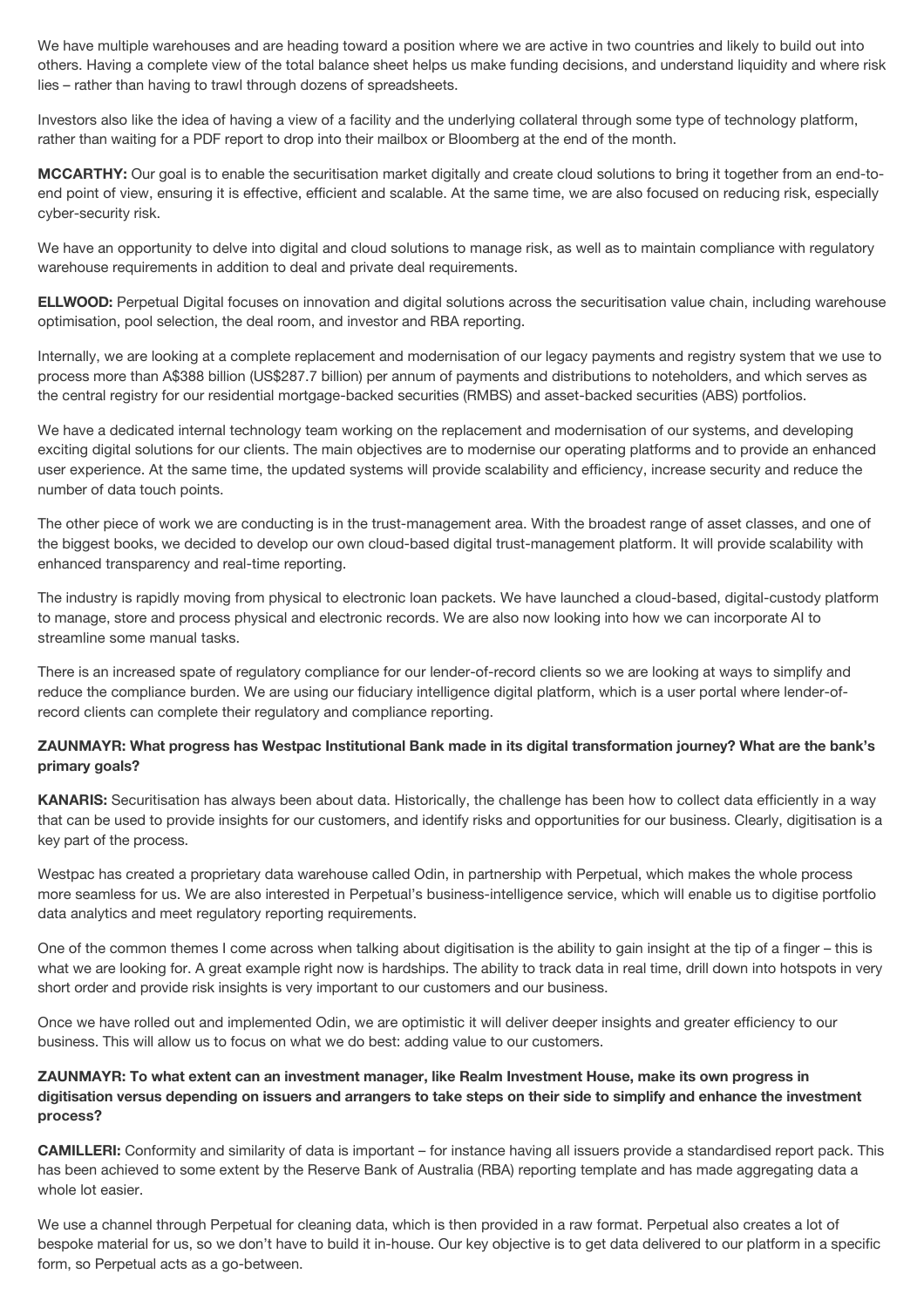The way we do analysis has become very scalable. When a new deal comes out, we can have an answer within minutes about our view of credit enhancement, the way rating factors work and our own bespoke strat tables. Long gone are the days of getting a file with 5,000 loans that we have to slice and dice and then think about what we may have missed. We managed to systematise the process with great data feeds. This gives us a data advantage.

We use Matlab, which gives us speed. We also recently built internal codes for taking in data, doing rating overlays, and slicing and dicing before sending a number of reports out of the back end. These reports are interactive.

I can get a heat map of Australia with postcodes, LVRs [loan-to-value ratios], and income and property types, visualise it how I want and then drill down into the bubbles. I can look at the granularity of all the 'dots' to get a dimensional view of how risk is manifesting in a deal.

When I started in the industry, we were lucky to review a deal every quarter because it was just so burdensome. Every issuer had a different way of reporting the same fields. In a bespoke model, there were about 40 data-mapping tables. If anybody inserted a column it could break the whole system.

The big-data problem is a smaller challenge these days because we have streamlined feeds coming from issuers into firms like Perpetual, which systematise and aggregate data into databases we can access to feed our front-end systems.

**COHEN:** Data-integrity issues raise questions about the whole credit-decisioning piece. Given the volume of transactions we look at, the ability to streamline and be efficient is very important.

We are probably slightly behind on the journey compared with Realm. IFM Investors has grown exponentially, which is now catching up to us in the way our system works – most of it is still Excel-driven. We have good data repositories, though, and macros feed in well.

We are working with Perpetual now on a similar type of solution to what Rob Camilleri describes at Realm. It is a smaller part of the asset-management system IFM is looking at, which feeds into everything from front- and middle-office reporting to investor reports and portfolio monitoring.

We have made great strides in this area since I started at IFM about four years ago, more out of necessity than anything else. We knew we needed faster and more accurate decision-making, as well as being able to feed these messages through to our own investors.

**THORRINGTON:** A huge piece of innovation was the industry's ability to adapt to the RBA's data-reporting requirements. One key benefit of using a technology platform for this was it enabled users to have confidence about the risk and controls, and the security of the system, which are pen-tested and subject to an annual ASAE 3150 controls audit.

It has also proved to us that there is a huge benefit in moving away from Excel and toward platform-based solutions. It was a brilliant start and we continue to build on it each year.

#### **WAREHOUSE SECURITISATION**

#### **ZAUNMAYR: Going step-by-step through the securitisation lifecycle, starting at the warehouse stage, what are the key pain points and challenges for market participants?**

**ZILELI:** Looking back at the transformation we have already made, it is evident it will continue to be in stages. The data side is fine but we need improvements on notifications and payments. This includes creating effective payments and giving the required notices and obtaining consents – inward and outward – in a warehouse.

Another opportunity is a contacts and communications database. It makes sense to have an actively maintained database for investors and financiers that will automatically feed payments, forms and documents, built with the appropriate levels of authentication and safeguards to give everyone confidence.

We can develop this, but I suspect there is a huge overlap with what investors are doing. The data room Perpetual has created is a good start. It is not facilitating payments but it could be the start of a central database.

I like Perpetual's Data Room and we are about to start using it. By giving investors specific access to different types of reports, all we need is a one-time set-up to determine what investors can access. We load the reports once, after which investors will all have access to the specific reports they require.

I wonder if there is something similar on the payment side – it would certainly be useful. Equally, there could be an opportunity to share data with end users, for instance rating agencies or investors, rather than sending huge files to everyone.

We can set up an easier way of file sharing, but it is more time consuming. These options exist on the warehouse side but they are not as streamlined as I would like them to be.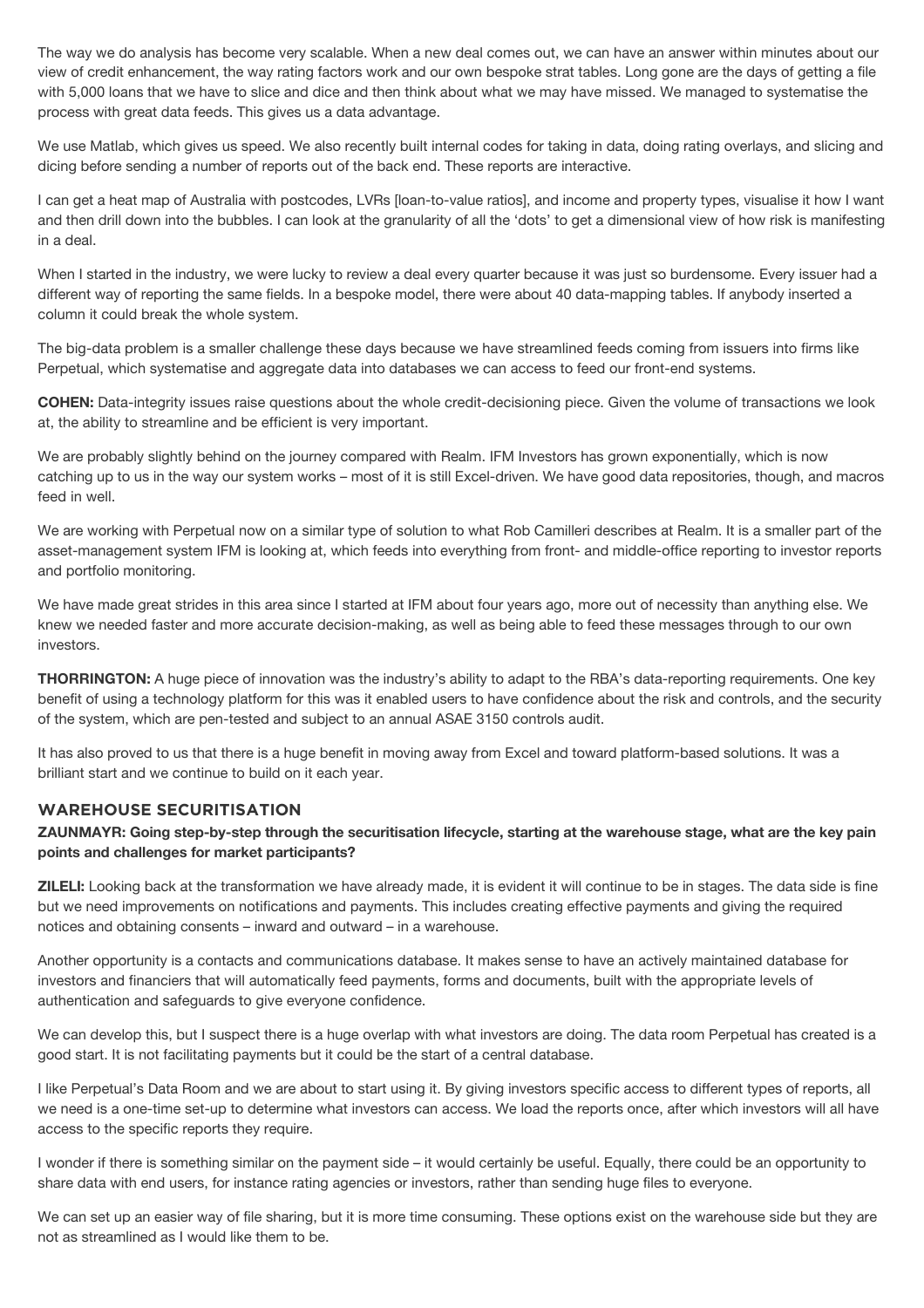**COHEN IFM:** is regularly the warehouse provider and occasionally we participate in term transactions. Both are essentially assets being transferred and, either way, we need to review samples and consents against parameters.

It can be a pretty manual process on the documentation side. It depends on how deals are set up but a lot are done through side letters – and this can become very time consuming. Communication and sharing data as early as possible is the most important thing from our perspective.

**SICK:** It is an interesting point about having transaction counterparties as part of a library, so communication can be automated rather than manually sending emails.

We offered a large investor in one of our warehouses, that does not use Perpetual, access to the warehouse – enabling it to look at the data every day. This was very appealing, and it is one of the things we want to offer.

We are at the start of the journey of wiring into Perpetual's technology platform and offering it to all our investors, and we are doing so because transparency helps with decision-making and keeping investors informed. We want to make it as seamless as possible.

The other important part is having internal capability to match any data set. We will lean quite heavily on the platform to manage our funding, warehouse positions and covenants.

It is equally important to provide this feedback to our sales channel, for example to inform them we are within 1-2 per cent of our interest-only cap. This allows us to slow down or control origination momentum – making it easier to manage the front-end sales channel and ensure compliance with our warehouse facilities.

**CARROLL:** We are looking to add more technology in our treasury systems. One of the issues is we have multiple warehouses that all have their own eligibility criteria and portfolio parameters. These have to be met at individual warehouse level, for new-loan entry and on an ongoing basis.

There are systems out there, including one from Perpetual, which can manage asset selection into warehouses. We are currently managing this process on a semi-automated basis but additional technology could enhance the warehousing asset-selection process.

**KANARIS:** The challenge for us on the warehouse funding side is the same one investors faced when there was no standardised set of reporting being offered similar to the RBA template. In warehouses, we get different styles of reporting from customers across different asset classes. When we are looking at options to run our analytic and business-intelligence tools, one of the key requirements is a standardised set of reporting for which the system can digest and analyse the data.

A key challenge is getting our customers onto a standardised data template that enables us to do more with the data. We have spent a fair bit of time on this, as most of the nonbanks in this group would attest.

But from a funder's point of view – and speaking from Westpac's perspective – this is one of the key challenges to obtaining the efficiency we are looking for.

**CARROLL:** The issue here is that every bank has its own version of 'standardised' reporting. It would be more useful if we had an industry standard all funders and investors could use.

**KANARIS:** I agree. A key aim of our Odin programme is to leverage the RBA reporting template as the basis for standardising our reporting. The challenge is the uniqueness of the information we may need from our customers relative to what is provided in the RBA template.

This is accentuated by the range of asset classes we fund and their bespoke reporting needs. Ultimately, standardisation is about finding the appropriate balance.

**MCCARTHY:** Digital platforms enable the ingestion, standardisation and transformation of data to make it easily available and comparable. We will speak with warehouse banks about what a standard might look like, off the base of the RBA-mandated data standards for the market. The industry has put in a lot of effort and I don't think we are getting the true benefits of this investment yet – but we can leverage off it.

Data standardisation to enable transparency for all parts of the ecosystem is important. It enables comparability, and it has to be positive if there are standard data sets for any asset class that deliver a better investor experience.

The evolution of digitalisation in securitisation is the creation of our new digital deal room, which can provide deal information securely. This can also help the issuer and lead manager provide a seamless and more efficient credit rating agency and investor experience in a controlled manner while taking the information they need securely.

We have not discussed payments, but another potential evolution would provide a single solution to enable free flow of information, whether it be consents, contacts or communications.